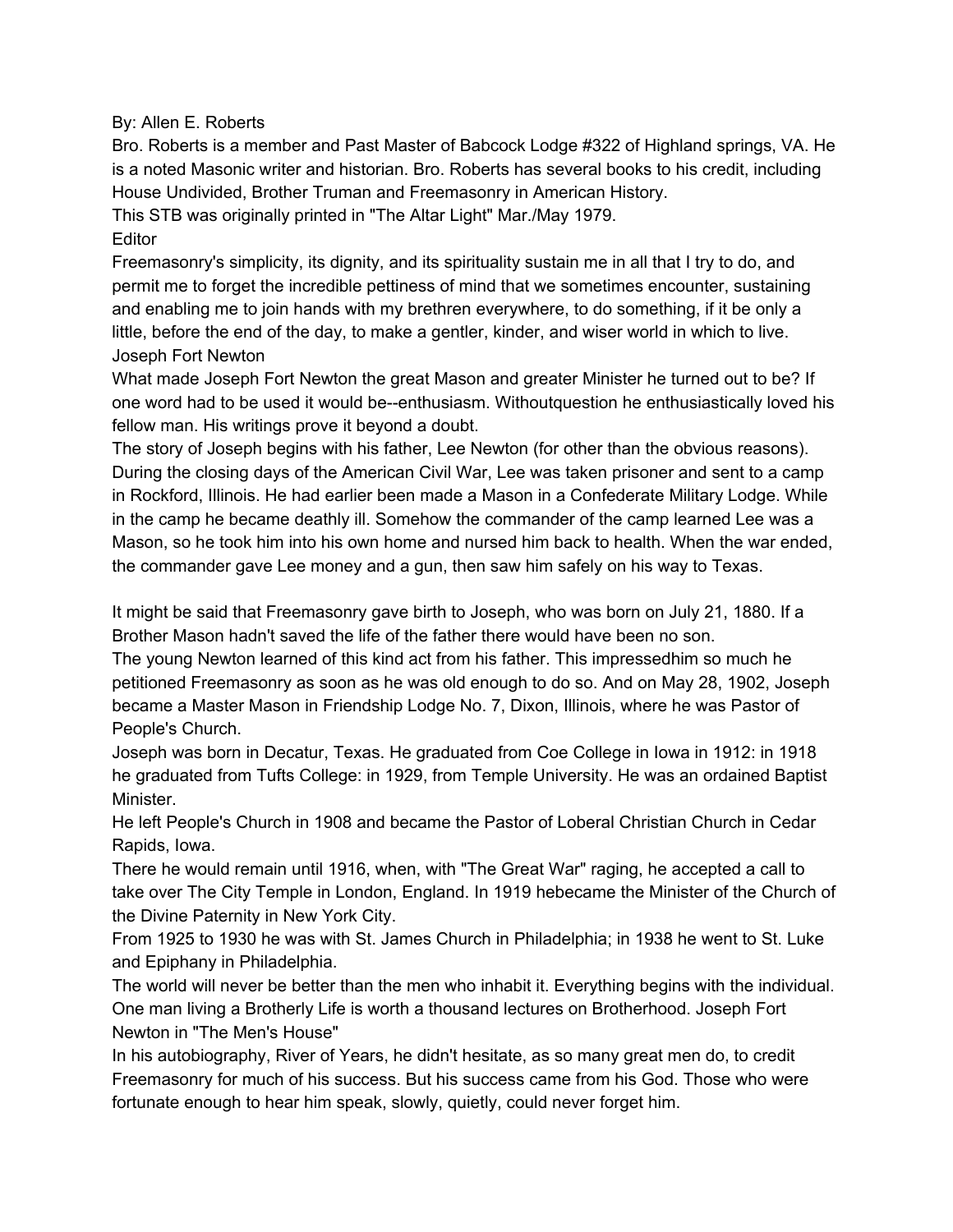The lessons Joseph learned from his father caused him to petition a Masonic Lodge. He said so himself by putting it this way: "The fact that such a fraternity of men could exist, mitigating the harshness of war, and remain unbroken when states and churches were torn in two, became a wonder, and it is not strange I tried for years to repay my debt to it."

It was at a Masonic church service I first heard those words, (if you'll pardon a personal note.) It was 1957 and I had been a Mason for nine years.

Until then I thought Freemasonry consisted of ritual only. I was shocked, but my eyes were opened at that moment to the beauty that is Freemasonry. It caused me to start searching for other beautiful stories to come out of the nastiness of war. The result was House Undivided, the Story of Freemasonry and the Civil War,

It was while Newton was in Iowa he, too , learned there was more to Masonry than the ritual. At the urging of the then Grand Master and Grand Secretary, he wrote a little book entitled The Builders. It was first published in 1914.

Ten years later he wrote a "Forward M.S.A. Edition" from Church of the Divine Paternity. It had passed through forty editions by then! Without any advertising!

This remarkable book would continue on the "best seller" list of Masonic books until the present day. And shortly before his death, Newton completed his final revision, and a chapter was added entitled "The Unknown Builders."

This is available from only one publisher, Macoy. To the remarkable woman who has been the guiding light behind Macoy Publishing, Miss Vee Hansen, Newton willed the copyright to The Builders.

Requests for other books from the poetic pen of Newton were answered. For the Masonic Service Association he wrote The Men's House, The Religion of Masonry, and Short Talks on Masonry. Eventually Macoy Publishing and Masonic Supply Company purchased the rights to the excellent books the MSA had printed. All of Newton's books were reprinted in special editions, fortunately for those Freemasons who enjoy reading and learning.

In his capacity as Educational Director of the MSA, Newton was urged to be "more militant." He answered this: "It has always been in my heart to use Masonry as a wand of blessing and never as a weapon of battle. It is intended to make men friends, to bring men of all types of temperament, antecedents, and training together, to defend their Brotherhood and make them builders of a purer world. The temptation is very great, sometimes, by members of our Fraternity, good men and true, to use Masonry as a weapon of battle. We can never do it. I refuse to do it. It is too great. It is too beautiful. It is too holy."

Beautiful phraseology! Beautiful sentiments! In this short statement he covered the deep-seated meaning of Freemasonry.

Newton joined his Grand Architect on January 24, 1950. But he left a legacy that will never die. And it will never be equalled. There will be, and have been, Masons who have written more books about Freemasonry. None of these contain, or ever will, the poetic prose only Newton could write.

I joined the Fraternity as soon as I was old enough to be received, in Friendship Lodge, No. 7, Dixon, Illinois. There, to my amazement, I saw men of all churches--except one, and there was no reason in Masonry why that one church should not be represented--gathered about an open Bible. In their churches they could not agree about the teachings of the Bible; in the Lodge they